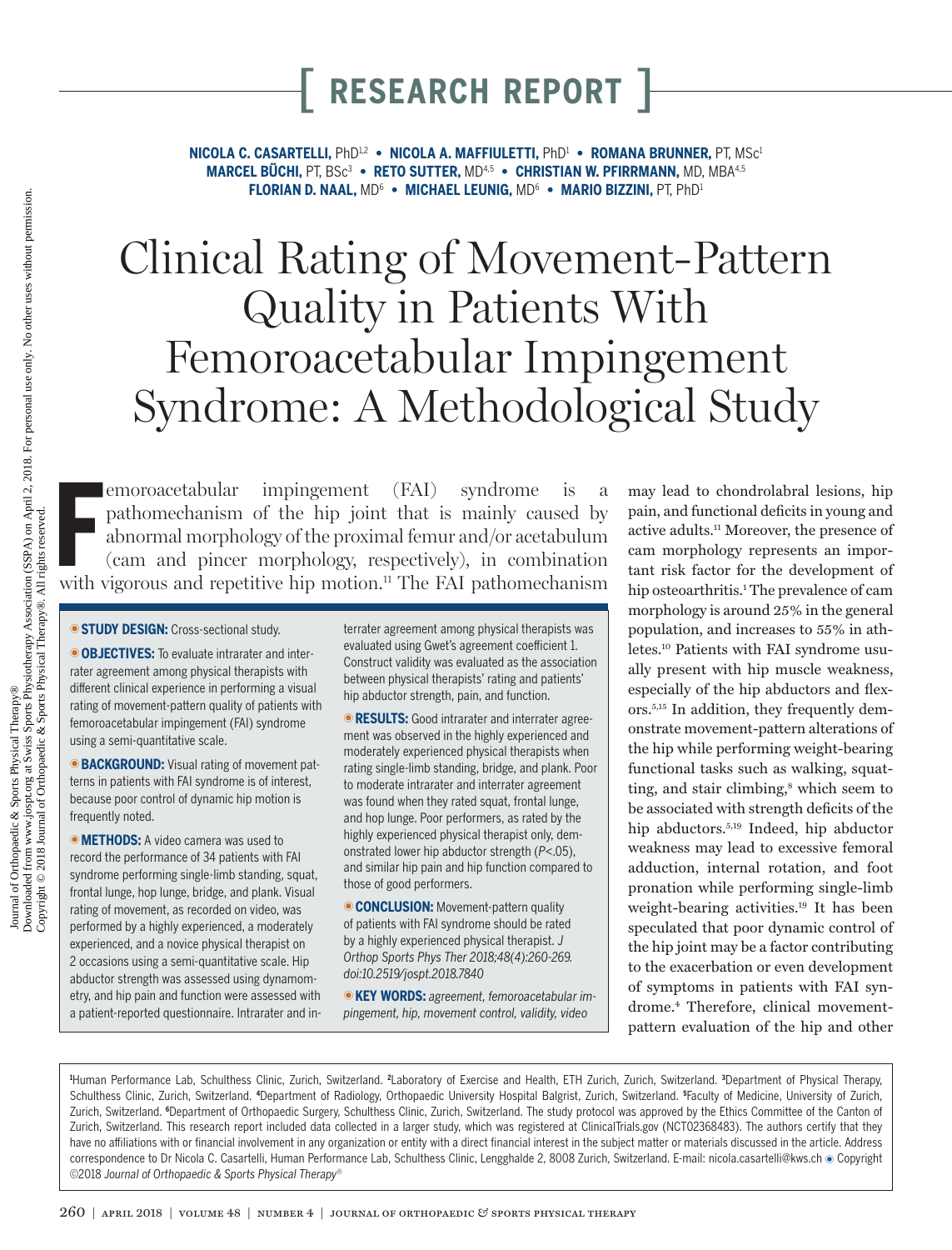body segments may be a critical aspect of the assessment of patients with FAI syndrome, as it may contribute to the design of appropriate nonsurgical training interventions and monitor movement-pattern changes over time.

In clinical practice, movement patterns are usually assessed by observing the performance of functional tasks.<sup>20</sup> To standardize this process, semi-quantitative visual rating scales have been developed.9,16,18 These scales require clinicians to observe patients while they are performing functional tasks and to rate movement control of the observed joint or body segments using 2 or more scoring options (eg, good and poor). Despite some level of standardization, factors such as the number of body segments to be evaluated and the clinical experience of raters may considerably influence the rating accuracy.<sup>7,24</sup> Whatman et al<sup>24</sup> proposed a semiquantitative scale to visually evaluate movement-pattern quality of the whole body (overall rating) and several body segments (segmental rating), including the pelvis, which is of particular relevance for patients with FAI syndrome.<sup>8</sup> While a previous study in asymptomatic individuals demonstrated overall good intrarater and interrater agreement for this scale, further analysis has indicated that more experienced therapists show higher intrarater agreement.<sup>24</sup> Based on the elements evaluated by this scale, $24$ the latter may be particularly relevant to rate movement-pattern quality of patients with FAI syndrome, who often demonstrate movement-control alterations.3,8

The primary aim of this study was to evaluate the intrarater and interrater agreement among physical therapists with different clinical experience in rating movement-pattern quality of patients with FAI syndrome using a semi-quantitative scale. The secondary aim was to evaluate the construct validity by examining the association between therapists' rating scores and patients' hip abductor strength, pain, and function.

## **METHODS**

#### **Patients**

**A CONVENIENCE SAMPLE OF 34 CONSECUTIVE PARTICLE SAMPLE OF 34 CONSECUTIVE DETAILS AND RELATED STARS AND RELATED STARS OF STARS AND RELATIONS AND RELATIONS AND RELATIONS AND RELATIONS AND RELATIONS AND RELATIONS AND RELATIO** secutive patients, aged between 18 FAI syndrome was included in the study (**TABLE 1**). Patients were all recruited during medical consultations in a private orthopaedic clinic to participate in a larger intervention study. The diagnosis of FAI syndrome was based on symptoms, clinical signs, and imaging findings.12 Clinical examinations included performance of

the flexion, adduction, internal rotation  $test<sup>23</sup>$  and measurements of hip flexion, internal rotation, and abduction range of motion.17 Cam morphology (cam severity of 2 or greater based on a semiquantitative scoring system proposed by Reichenbach et al<sup>21</sup>) and chondrolabral lesions (presence of acetabular labral tears and/or articular chondral damage) were assessed using magnetic resonance imaging arthrography. Pincer morphology (acetabular retroversion and/or coxa profunda) was assessed on anteroposterior pelvic radiographs. Patients were

| <b>Characteristic</b>              | <b>Value</b>          |
|------------------------------------|-----------------------|
| Sex, $n$ $%$                       |                       |
| Female                             | 22(65)                |
| Male                               | 12(35)                |
| Age, y                             | $25 \pm 5(18-35)$     |
| Body mass, kg                      | $68 \pm 12$ (52-103)  |
| Height, cm                         | $172 \pm 9(154-199)$  |
| Body mass index, kg/m <sup>2</sup> | $23 \pm 4 (18 - 34)$  |
| Involved/most involved hip, n (%)  |                       |
| Right                              | 22(65)                |
| Left                               | 12(35)                |
| Dominant side, n (%)               | 22(65)                |
| Nondominant side, n (%)            | 12(35)                |
| FADIR test, n (%)                  |                       |
| Positive                           | 32(94)                |
| Negative                           | 2(6)                  |
| Range of motion, deg               |                       |
| Hip flexion                        | $103 \pm 12$ (81-129) |
| Hip internal rotation              | $24 \pm 11 (6 - 49)$  |
| Hip abduction                      | $35 \pm 5(23-46)$     |
| Imaging findings, n (%)            |                       |
| Cam morphology                     | 4(12)                 |
| Pincer morphology                  | 8(23)                 |
| Combined morphology                | 22(65)                |
| Chondrolabral lesions, n (%)       | 30(88)                |
| No chondrolabral lesions, n (%)    | 4(12)                 |
| Hip pain and function (0-100)      |                       |
| Hip Outcome Score ADL              | $82 \pm 14(41 - 100)$ |
| Hip Outcome Score sport            | $68 \pm 20 (9 - 94)$  |
| Sport activity level (0-8)         |                       |
| <b>Hip Sports Activity Scale</b>   | $3 \pm 2 (0-8)$       |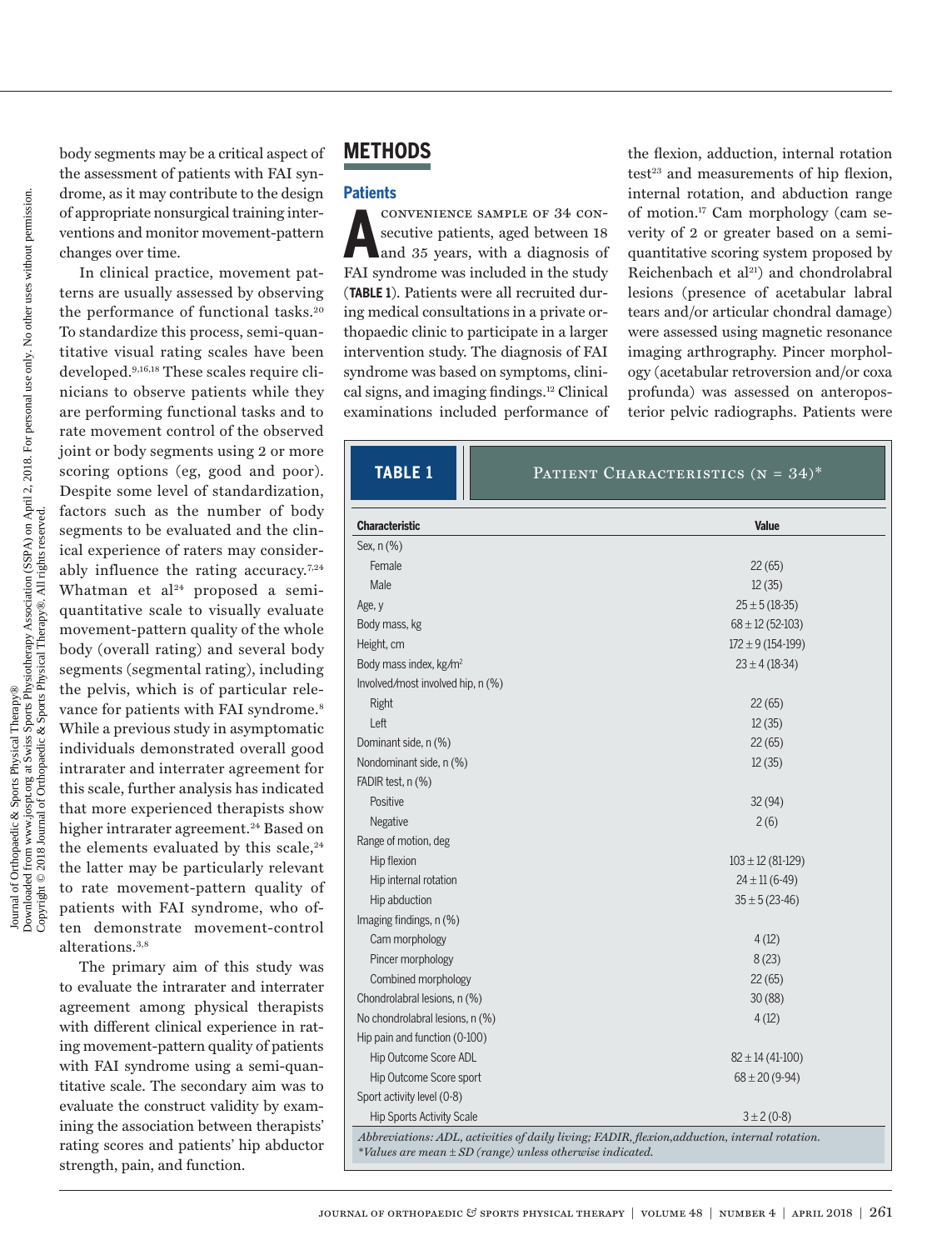excluded if they had a history of previous hip surgery, any surgery to the lower extremities in the prior 6 months, hip dysplasia, hip osteoarthritis (Tönnis grade greater than 1), corticosteroid injections in the previous 3 months, body mass index greater than  $35 \text{ kg/m}^2$ , or significant cardiopulmonary diseases. Hip pain and function during activities of daily living (ADL) and sport were assessed using the Hip Outcome Score (HOS),<sup>13</sup> and the level of sport activity was assessed using the Hip Sports Activity Scale.14 The protocol was approved by the Ethics Committee of the Canton of Zurich, Switzerland. All patients signed an informed-consent form before participating in the study.

### **Study Design**

In this cross-sectional study, the quality of movement patterns of patients with FAI syndrome, while standing on the involved/most involved hip, was assessed during the performance of 6 functional tasks (single-limb standing, squat, frontal lunge, hop lunge, bridge, plank). Clinical rating was independently performed on 2 occasions (evaluation 1 and evaluation 2), with 6 weeks between evaluations, by 3 physical therapists using a semi-quantitative visual rating scale. The 3 physical therapists had different levels of clinical experience working with orthopaedic conditions: 29 years (highly experienced physical therapist), 6 years (moderately experienced physical therapist), and less than 1 year (novice physical therapist). Intrarater agreement was evaluated by comparing visual rating scores of each physical therapist between evaluation 1 and evaluation 2. Interrater agreement was evaluated by comparing visual rating scores between the 3 physical therapists at evaluation 1.

Construct validity was evaluated by comparing abductor strength of the involved/most involved hip, as well as patient-reported hip pain and function, between patients who had good versus poor scores as rated by physical therapists at evaluation 1. The levels of association between rating of movement quality and

hip abductor strength, pain, and function were selected because hip abductor weakness and pain have been strongly related to pelvis and lower-limb movement-pattern alterations while performing weightbearing functional tasks.3,7,19

### **Experimental Procedure**

All patients performed the following functional tasks in fixed order (because no fatigue effect was expected) and were recorded on a Logitech C920 HD Pro webcam (Logitech, Lausanne, Switzerland): single-limb standing, squat, frontal lunge, hop lunge, bridge, and plank. All patients wore tight shorts and a Tshirt provided by the investigator. Patients were tested barefoot. They first received standardized instructions by the investigator on correct task execution (**TABLE 2**), followed by 1 or 2 familiarization trials. For each standing task (singlelimb standing, squat, frontal lunge, hop lunge), the patients were asked to perform a total of 4 repetitions, 2 with the

video camera frontal to the patient and 2 with the video camera lateral (squat, frontal lunge, hop lunge) or posterior to the patient (single-limb standing). For lying tasks (bridge, plank), patients were asked to perform a total of 3 repetitions, all performed with the video camera lateral to the patient.

#### **Movement-Pattern Quality Evaluation**

Prior to video evaluation, the 3 physical therapists met with the study coordinator to be instructed on the study protocol and rating scale. Good and poor movementcontrol quality ratings were discussed among physical therapists while watching videos of a patient with FAI syndrome who was not included in the study. The videos with the functional task performances of all patients were then provided to the physical therapists. Each physical therapist had to evaluate all patients, but the evaluation order was randomized using a random-number generator. For each therapist, the same order was main-

| <b>TABLE 2</b>          | <b>DESCRIPTION OF FUNCTIONAL TASK PERFORMANCE</b>                                                                                                                                                                                                                                                                                                                                                                               |
|-------------------------|---------------------------------------------------------------------------------------------------------------------------------------------------------------------------------------------------------------------------------------------------------------------------------------------------------------------------------------------------------------------------------------------------------------------------------|
| <b>Functional Task</b>  | <b>Instructions</b>                                                                                                                                                                                                                                                                                                                                                                                                             |
| Single-limb<br>standing | Starting position: standing upright on both limbs with arms hanging freely on the side of the body<br>Movement: flex the knee of the contralateral side to 90° while standing on the tested limb, keep-<br>ing the 2 thighs parallel to each other. Maintain the position for 5 seconds                                                                                                                                         |
| Squat                   | Starting position: standing upright on the tested limb with the contralateral knee flexed to 90°<br>and arms hanging freely on the side of the body<br>Movement: squat until maximum ankle dorsiflexion without lifting the heel from the ground, keep-<br>ing the trunk upright. Take 3 seconds to reach the end position and maintain it for 3 seconds                                                                        |
| Frontal lunge           | Starting position: standing upright on both limbs with arms hanging freely on the side of the body<br>Movement: step forward with the tested limb (about 1.5 step length) and lunge until maximum<br>ankle dorsiflexion without lifting the heel from the ground, keeping the trunk upright. Take 3<br>seconds to reach the end position                                                                                        |
| Hop lunge               | Starting position: standing upright on both limbs with arms hanging freely on the side of the body<br>Movement: jump forward (about 1.5 step length) with the contralateral limb, landing on the tested<br>limb, and lunge until maximal ankle dorsiflexion without lifting the heel from the ground, keep-<br>ing the trunk upright. Maintain the end position for 3 seconds                                                   |
| <b>Bridge</b>           | Starting position: Iying supine on a mat with knee flexed, keeping feet in full contact with the<br>ground and arms lying on the side of the body<br>Movement: first extend the hip to 0° to reach a bridging position, then fully extend the contralat-<br>eral knee while standing on the tested limb, keeping the 2 thighs parallel to each other. Take 2<br>seconds to reach the end position and maintain it for 5 seconds |
| Plank                   | Starting position: lying prone on a mat with forearms and toes supporting the body, and shoulder<br>joints being over elbow joints<br>Movement: lift the contralateral limb off the ground to about 30 cm high. Take 2 seconds to reach<br>the end position and maintain it for 5 seconds                                                                                                                                       |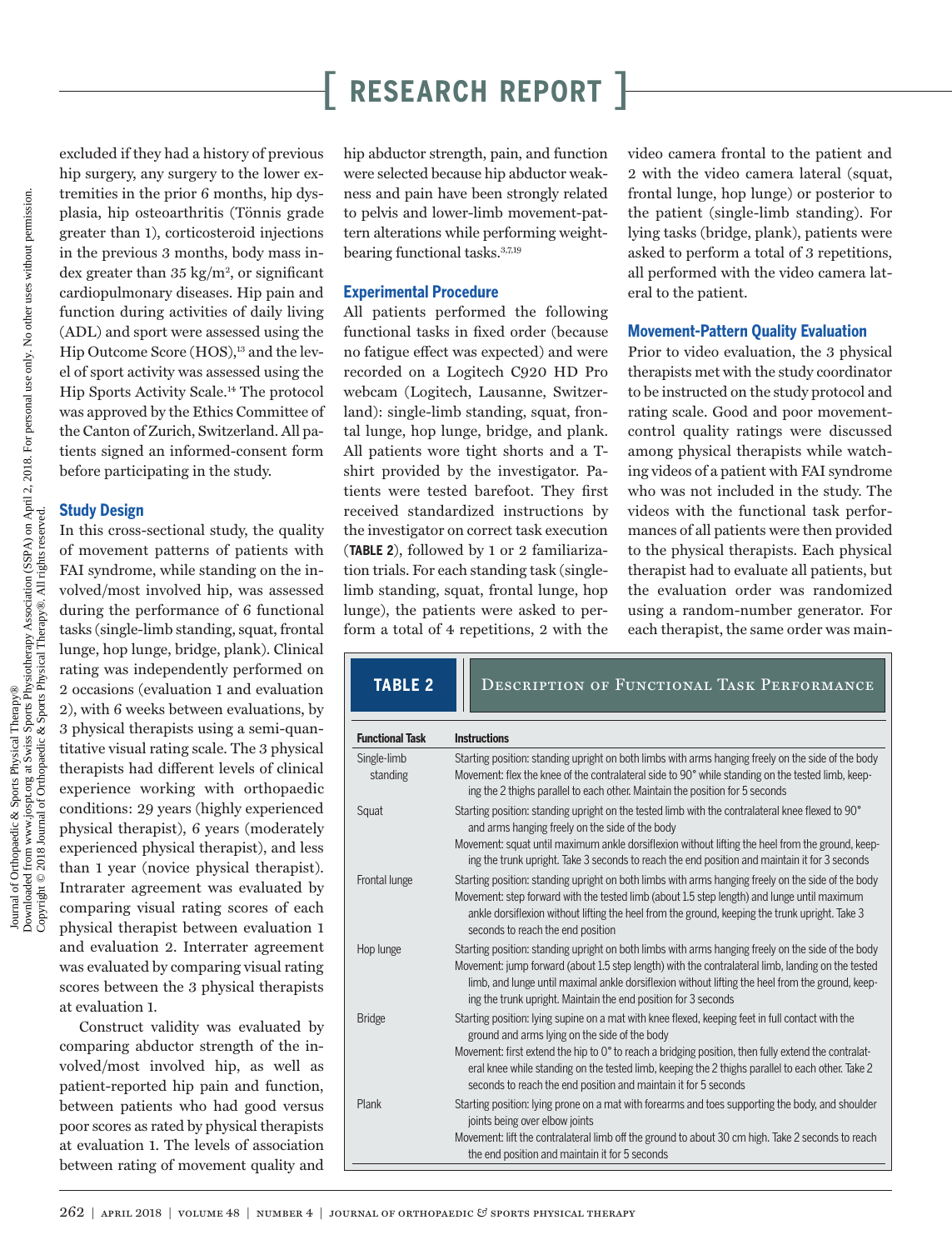tained at evaluations 1 and 2. Physical therapists were asked to evaluate single sets of videos on 3 different occasions (12 videos, 11 videos, 11 videos) within 1 week, so as to avoid cognitive fatigue. Physical therapists were allowed to watch single trials of patients only once at each evaluation time to avoid differences in evaluation times among physical therapists.

Physical therapists evaluated movement-pattern quality using 2 visual rating subscales proposed by Whatman et al24: overall and segmental ratings. For the overall rating, physical therapists were asked to evaluate the movementpattern quality of the whole body, without discerning body segments. For the segmental rating, they were asked to evaluate movement-pattern quality of single body segments, that is, the trunk (movement out of neutral in the frontal and transverse planes), pelvis 1 (movement out of neutral in the frontal or transverse plane), pelvis 2 (movement away from midline), knee (movement out of line with second toe), foot (movement into excessive pronation), and observable oscillation (repetitive movement of any of the lower extremity segments to and from neutral). For the bridge and plank exercises, the knee and foot segments could not be evaluated. For both the overall and segmental ratings, scores ranged from 0 to 3, where 0 indicated "acceptable movement pattern," 1 "minor movement dysfunction," 2 "moderate movement dysfunction," and 3 "marked movement dysfunction." Because of the very low prevalence of scores 2 and 3 in this study, scores were analyzed using a dichotomous classification, where 0 indicated "good movement-pattern quality" and 1 "poor movement-pattern quality," which included the scores ranging from 1 to 3. This scale, using a dichotomous overall rating, demonstrated intrarater agreement of 87%, 80%, and 82% among highly experienced, moderately experienced, and novice physical therapists, respectively, when rating the movementpattern quality of asymptomatic individuals. Similarly, intrarater agreement

using this scale ranged between 74% and 88% for highly experienced, 66% and 84% for moderately experienced, and 70% and 82% for novice physical therapists, using a dichotomous segmental rating.24 For each functional task, overall and segmental rating average scores, based on the evaluation of the 4 repetitions (standing tasks) or 3 repetitions (lying tasks), were used for analysis.

#### **Hip Abductor Strength**

Isometric hip abductor maximal voluntary contraction (MVC) strength was evaluated with stabilized dynamometry (Nicholas Manual Muscle Tester; Lafayette Instrument Company, Lafayette, IN).5 Patients lay on their nontested side on a treatment table, with their tested hip at 0° of hip flexion, extension, and rotation, and at approximately 10° of abduction, with the knee fully extended. The contralateral hip and knee were flexed to 45° and 60°, respectively, to provide comfort and stabilization. Prior to hip abductor testing, the mass of the tested limb was measured by resting the limb on the dynamometer pad, positioned 5 cm proximal to the medial malleolus. Patients first completed 2 submaximal familiarization trials, followed by 3 or 4 MVC trials (a difference of no more than 10% between the 2 highest trials was allowed), during which they were asked to perform maximal efforts for 3 to 4 seconds, without regard to the rate of force development. The rest interval between trials was 60 seconds.<sup>5</sup> Standardized verbal encouragement was consistently provided by the investigator. Because the dynamometer measured force in kilograms, force was multiplied by the gravitational acceleration and lever-arm length (distance between the greater trochanter and 5 cm proximal to the lateral malleolus) to obtain torque in Newton meters. The highest MVC torque normalized to body mass was retained for analysis.

#### **Hip Pain and Function**

Hip pain and function were evaluated using the HOS.13 The HOS is a self-re-

ported questionnaire that has been specifically developed for young and active patients with hip conditions. Two independent scores were obtained: 1 for ADL (HOS ADL [19 items, 17 scored]) and 1 for sport activities (HOS sport [9 items, 9 scored]). The scores ranged from 0 to 100, with 100 indicating the best possible score.

### **Statistics**

Descriptive data are presented as number and percentage or mean ± SD. Agreement and hip abductor strength, pain, and function results are presented as mean and the corresponding 95% confidence interval (CI). Percentage agreement and Gwet's agreement coefficient 1 (AC1) were calculated for the evaluation of intrarater and interrater agreement. Gwet's AC1 was recently shown to be more stable and less affected by prevalence and marginal probability than the Cohen kappa coefficient for agreement evaluation.25 Intrarater and interrater agreement was interpreted according to the calculated Gwet's AC1 and based on the benchmarks provided by Altman<sup>2</sup>: 0.20 or less, poor; 0.21 to 0.40, fair; 0.41 to 0.60, moderate; 0.61 to 0.80, good; 0.81 to 1.00, very good. Good intrarater and interrater agreement was defined as the lower limit of the 95% CI of the Gwet's AC1 being greater than 0.60, indicating a 95% probability of at least good agreement within raters and between pairs of raters. Shapiro-Wilk tests were used to control for data normality, and unpaired *t* tests were used to evaluate differences in hip abductor strength, pain, and function between patients performing with good versus poor movement-pattern quality, based on overall rating and segmental ratings of pelvis 1 and pelvis 2. Percentage agreement and Gwet's AC1 were calculated using AgreeStat Version 2015.6 (Advanced Analytics, LLC, Gaithersburg, MD), and unpaired *t* tests were conducted using PASW Statistics Version 18.0 (IBM Corporation, Armonk, NY). The significance level was set at *P*<.05.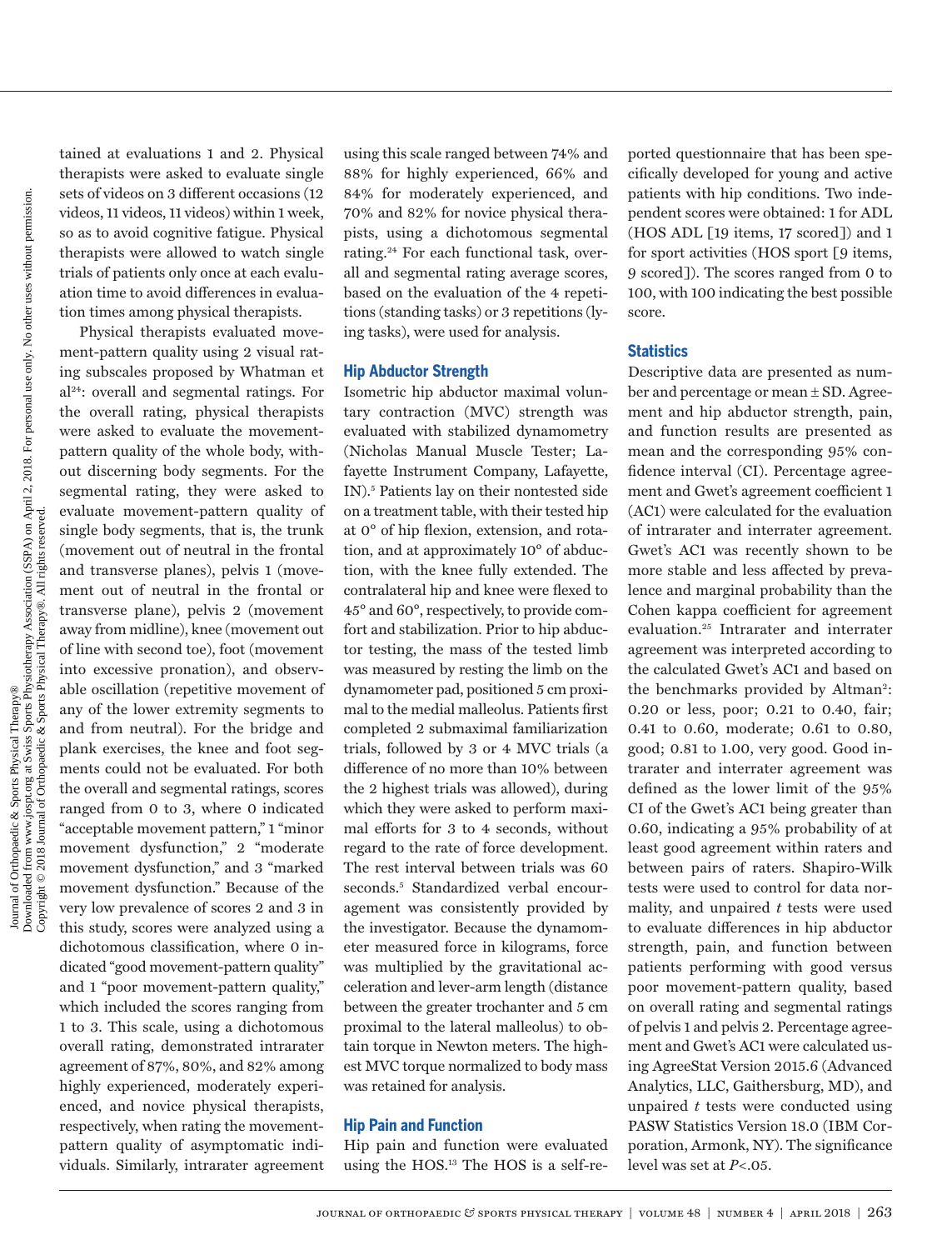## **RESULTS**

### **Movement-Pattern Quality**

**T** he percentages of patients performing with good movementpattern quality as rated by physical therapists are provided in **TABLE 3** for overall and pelvis 1 and 2 segmental ratings (see **APPENDIX A** for remaining segmental ratings, available at www.jospt. org). Based on overall rating, the moderately experienced physical therapist generally judged more patients as good

performers (82%) compared with the highly experienced and novice physical therapists (58% and 43%, respectively). Functional tasks were similarly ranked among physical therapists, with hop lunge, squat, and frontal lunge performed with good movement-pattern quality by fewer patients than single-limb standing, plank, and bridge.

#### **Intrarater Agreement**

Percent agreement and Gwet's AC1 are reported for all functional tasks, physical

**TABLE 3**

PERCENTAGE OF PATIENTS  $(N = 34)$ With FAI Syndrome Demonstrating Good Movement-Pattern Quality\*

| <b>Functional Task</b> | <b>Highly Experienced</b> | <b>Moderately Experienced</b> | <b>Novice</b> |
|------------------------|---------------------------|-------------------------------|---------------|
| Single-limb standing   |                           |                               |               |
| Overall rating         | 82                        | 97                            | 79            |
| Segmental rating       |                           |                               |               |
| Pelvis <sub>1</sub>    | 85                        | 88                            | 85            |
| Pelvis <sub>2</sub>    | 85                        | 100                           | 100           |
| Squat                  |                           |                               |               |
| Overall rating         | 15                        | 65                            | 12            |
| Segmental rating       |                           |                               |               |
| Pelvis <sub>1</sub>    | 15                        | 47                            | 26            |
| Pelvis <sub>2</sub>    | 18                        | 88                            | 59            |
| Frontal lunge          |                           |                               |               |
| Overall rating         | 65                        | 85                            | 41            |
| Segmental rating       |                           |                               |               |
| Pelvis <sub>1</sub>    | 56                        | 56                            | 50            |
| Pelvis <sub>2</sub>    | 59                        | 97                            | 88            |
| Hop lunge              |                           |                               |               |
| Overall rating         | 15                        | 59                            | 9             |
| Segmental rating       |                           |                               |               |
| Pelvis <sub>1</sub>    | 18                        | 32                            | 18            |
| Pelvis <sub>2</sub>    | 18                        | 88                            | 38            |
| <b>Bridge</b>          |                           |                               |               |
| Overall rating         | 88                        | 97                            | 41            |
| Segmental rating       |                           |                               |               |
| Pelvis <sub>1</sub>    | 91                        | 100                           | 38            |
| Pelvis <sub>2</sub>    | 50                        | 71                            | 21            |
| Plank                  |                           |                               |               |
| Overall rating         | 82                        | 91                            | 74            |
| Segmental rating       |                           |                               |               |
| Pelvis <sub>1</sub>    | 88                        | 85                            | 74            |
| Pelvis <sub>2</sub>    | 47                        | 68                            | 50            |

therapists, and overall and pelvis 1 and 2 segmental ratings in **TABLE 4** (see **APPENDIX B** for remaining segmental ratings, available at www.jospt.org). Good agreement was observed for the highly and moderately experienced physical therapists in overall rating of single-limb standing, bridge, and plank. For single-limb standing, poor to moderate segmental rating agreement was found in trunk and oscillation (highly experienced physical therapist) and pelvis 1 (moderately experienced physical therapist). For the bridge, poor to moderate segmental rating agreement was observed in pelvis 2 by both the highly and moderately experienced physical therapists. For plank, moderate segmental rating agreement was found in trunk and oscillation (highly experienced physical therapist) and pelvis 2 (both highly and moderately experienced physical therapists). In addition, good agreement was observed in the novice physical therapist for overall rating of squat and hop lunge.

### **Interrater Agreement**

Percent agreement and Gwet's AC1 are reported for all functional tasks, pairs of physical therapists, and for overall and pelvis 1 and 2 segmental ratings in **TABLE 5** (see **APPENDIX C** for remaining segmental ratings, available at www.jospt.org). Good agreement was observed between the highly and moderately experienced physical therapists in the overall rating of single-limb standing, bridge, and plank. Poor segmental rating agreement was found between the highly and moderately experienced physical therapists in trunk and oscillation for single-limb standing, and in pelvis 2 for the bridge and plank. In addition, good agreement was observed between the highly experienced and novice physical therapists in overall rating of squat.

### **Construct Validity**

Differences in hip abductor strength, HOS ADL score, and HOS sport score between patients performing with good and poor movement-pattern quality, as evaluated by the highly experienced therapist, are presented in **TABLE 6**. Based on the highly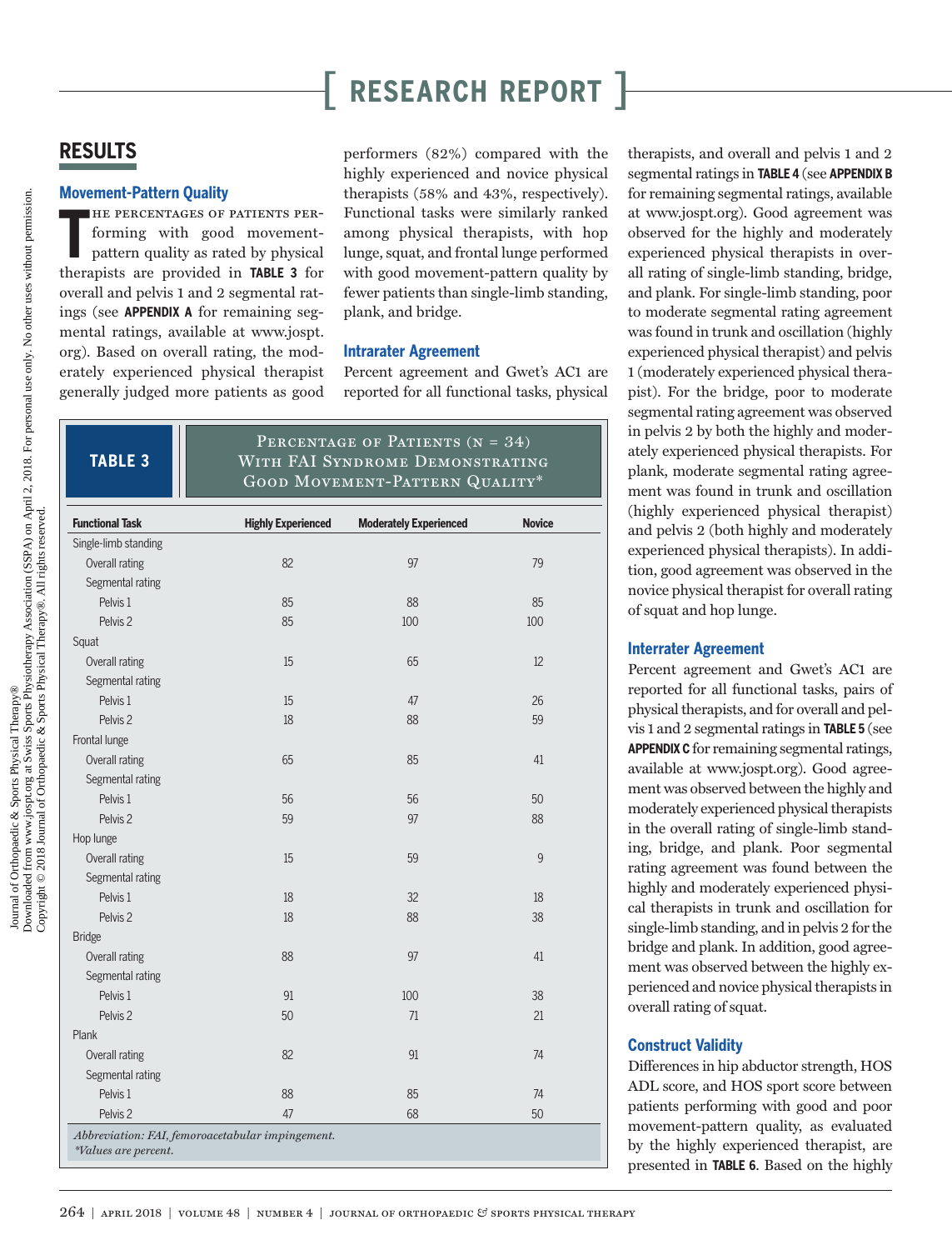experienced therapist, poor performers demonstrated significantly lower hip abductor strength than good performers using overall rating for all functional tasks, using segmental rating in pelvis 1 and pelvis 2 for squat, hop lunge, and bridge, and in pelvis 1 for frontal lunge (*P*<.05). Based on the moderately experienced therapist, poor performers had significantly lower hip abductor strength than good performers using segmental rating in pelvis 2 for bridge and in pelvis 1 for plank (*P*<.05; data not provided). Poor performers reported lower HOS ADL scores than good performers, as evaluated by the highly experienced physical therapist using overall rating for squat (*P*<.001) and by the moderately experienced physical therapist using segmental rating in pelvis 1 for single-limb standing (*P*<.05; data not provided). In contrast, no difference for any of the variables was found between good and poor performers when using the ratings from the novice therapist (data not provided).

## **DISCUSSION**

**G** ood intrarater agreement was found in the highly and moderately experienced physical therapists when rating single-limb standing, bridge, and plank, and for the novice physical therapist when rating squat and hop

**TABLE 4** INTRARATER AGREEMENT OF MOVEMENT-PATTERN QUALITY RATING (N = 34)

|                                             |                                     | <b>Percent Agreement</b>                |               | <b>Gwet's AC1*</b>                  |                                         |                                 |  |  |
|---------------------------------------------|-------------------------------------|-----------------------------------------|---------------|-------------------------------------|-----------------------------------------|---------------------------------|--|--|
| <b>Functional Task</b>                      | <b>Highly</b><br><b>Experienced</b> | <b>Moderately</b><br><b>Experienced</b> | <b>Novice</b> | <b>Highly</b><br><b>Experienced</b> | <b>Moderately</b><br><b>Experienced</b> | <b>Novice</b>                   |  |  |
| Single-limb standing                        |                                     |                                         |               |                                     |                                         |                                 |  |  |
| Overall rating                              | 97                                  | 97                                      | 85            | $0.96(0.88, 1.00)^{\dagger}$        | $0.97$ (0.91, 1.00) <sup>†</sup>        | 0.78(0.57, 0.99)                |  |  |
| Segmental rating                            |                                     |                                         |               |                                     |                                         |                                 |  |  |
| Pelvis <sub>1</sub>                         | 94                                  | 79                                      | 79            | $0.92$ (0.81, 1.00) <sup>t</sup>    | 0.72(0.49, 0.95)                        | 0.69(0.44, 0.94)                |  |  |
| Pelvis <sub>2</sub>                         | 88                                  | 100                                     | 100           | $0.85(0.69, 1.00)^{\dagger}$        | $1.00(1.00, 1.00)^{\dagger}$            | $1.00(1.00, 1.00)^{\dagger}$    |  |  |
| Squat                                       |                                     |                                         |               |                                     |                                         |                                 |  |  |
| Overall rating                              | 71                                  | 77                                      | 85            | 0.52(0.21, 0.83)                    | 0.54(0.25, 0.84)                        | $0.83(0.67, 0.99)$ <sup>†</sup> |  |  |
| Segmental rating                            |                                     |                                         |               |                                     |                                         |                                 |  |  |
| Pelvis <sub>1</sub>                         | 82                                  | 56                                      | 79            | 0.74(0.51, 0.96)                    | $0.23(-0.15, 0.61)$                     | 0.69(0.44, 0.94)                |  |  |
| Pelvis <sub>2</sub>                         | 79                                  | 85                                      | 68            | 0.67(0.41, 0.93)                    | $0.83(0.67, 0.99)$ <sup>t</sup>         | 0.37(0.04, 0.70)                |  |  |
| Frontal lunge                               |                                     |                                         |               |                                     |                                         |                                 |  |  |
| Overall rating                              | 82                                  | 79                                      | 82            | 0.71(0.47, 0.95)                    | 0.72(0.49, 0.95)                        | 0.65(0.38, 0.91)                |  |  |
| Segmental rating                            |                                     |                                         |               |                                     |                                         |                                 |  |  |
| Pelvis <sub>1</sub>                         | 74                                  | 62                                      | 71            | 0.52(0.21, 0.83)                    | $0.24 (-0.10, 0.58)$                    | 0.41(0.09, 0.73)                |  |  |
| Pelvis <sub>2</sub>                         | 79                                  | 91                                      | 82            | 0.64(0.37, 0.91)                    | $0.90(0.79, 1.00)$ <sup>†</sup>         | 0.78(0.58, 0.97)                |  |  |
| Hop lunge                                   |                                     |                                         |               |                                     |                                         |                                 |  |  |
| Overall rating                              | 77                                  | 68                                      | $91\,$        | 0.65(0.39, 0.91)                    | 0.36(0.03, 0.69)                        | $0.90(0.79, 1.00)^{\dagger}$    |  |  |
| Segmental rating                            |                                     |                                         |               |                                     |                                         |                                 |  |  |
| Pelvis <sub>1</sub>                         | 85                                  | 65                                      | 82            | 0.78(0.57, 0.99)                    | 0.42(0.08, 0.76)                        | 0.76(0.56, 0.97)                |  |  |
| Pelvis <sub>2</sub>                         | 88                                  | 91                                      | 65            | $0.83(0.64, 1.00)^{\dagger}$        | $0.90(0.77, 1.00)$ <sup>†</sup>         | 0.35(0.01, 0.70)                |  |  |
| <b>Bridge</b>                               |                                     |                                         |               |                                     |                                         |                                 |  |  |
| Overall rating                              | 91                                  | 97                                      | 68            | $0.90(0.77, 1.00)$ <sup>†</sup>     | $0.97$ (0.90, 1.00) <sup>t</sup>        | 0.44(0.10, 0.77)                |  |  |
| Segmental rating                            |                                     |                                         |               |                                     |                                         |                                 |  |  |
| Pelvis <sub>1</sub>                         | 91                                  | 91                                      | 79            | $0.90(0.79, 1.00)^{\dagger}$        | $0.90(0.79, 1.00)$ <sup>†</sup>         | 0.62(0.34, 0.89)                |  |  |
| Pelvis <sub>2</sub>                         | 68                                  | 82                                      | 85            | 0.35(0.03, 0.68)                    | 0.68(0.42, 0.93)                        | $0.80(0.61, 0.99)$ <sup>†</sup> |  |  |
| Plank                                       |                                     |                                         |               |                                     |                                         |                                 |  |  |
| Overall rating                              | 88                                  | 97                                      | 77            | $0.84$ (0.68, 1.00) <sup>†</sup>    | $0.96(0.89, 1.00)^{\dagger}$            | 0.55(0.26, 0.85)                |  |  |
| Segmental rating                            |                                     |                                         |               |                                     |                                         |                                 |  |  |
| Pelvis <sub>1</sub>                         | 97                                  | 91                                      | 71            | $0.96(0.89, 1.00)$ <sup>†</sup>     | $0.87$ (0.72, 1.00) <sup>t</sup>        | 0.46(0.14, 0.78)                |  |  |
| Pelvis <sub>2</sub>                         | 88                                  | 88                                      | 79            | 0.77(0.54, 0.99)                    | 0.78(0.57, 1.00)                        | 0.60(0.32, 0.88)                |  |  |
| Abbreviation: AC1, agreement coefficient 1. |                                     |                                         |               |                                     |                                         |                                 |  |  |

\**Values in parentheses are 95% confidence interval.*

† *The lower limit of the 95% confidence interval of Gwet's AC1 is greater than 0.60.*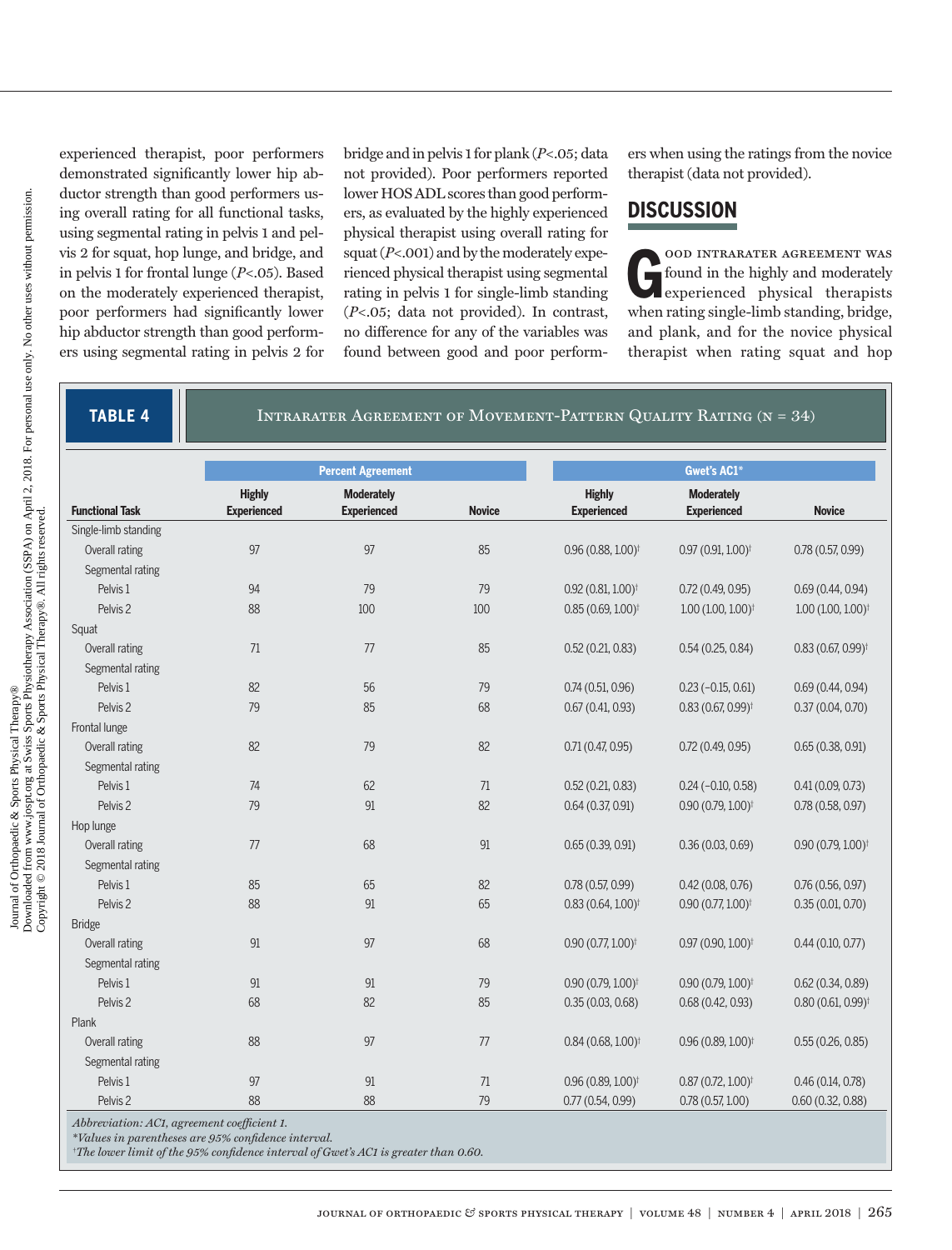lunge. In addition, good interrater agreement was observed between the highly and moderately experienced physical therapists when rating patients while performing single-limb standing, bridge, and plank, and between the highly experienced and novice physical therapists when rating squat. Movement-pattern quality evaluated by the highly experienced physical therapist was strongly associated with hip abductor strength, but not with patient-reported hip pain and function.

To the best of our knowledge, this is the first study to evaluate the movementpattern quality of patients with FAI syndrome during the performance of a large spectrum of functional tasks. These tasks correspond to activities frequently encountered by patients in their daily life

and sport activities, and are routinely used in clinical practice.<sup>22</sup> Because the evaluation of movement-pattern quality using semi-quantitative scales seems to be influenced by the clinical experience of raters,7,24 we compared clinical ratings between physical therapists with different levels of experience in orthopaedics (29 years versus 6 years versus less than 1 year).

**TABLE 5** INTERRATER AGREEMENT OF MOVEMENT-PATTERN QUALITY RATING (N = 34)

|                        |                                                                 | <b>Percent Agreement</b>                                    |                                                                 |                                                                 | <b>Gwet's AC1*</b>                                          |                                                                 |  |  |
|------------------------|-----------------------------------------------------------------|-------------------------------------------------------------|-----------------------------------------------------------------|-----------------------------------------------------------------|-------------------------------------------------------------|-----------------------------------------------------------------|--|--|
| <b>Functional Task</b> | <b>Highly Versus</b><br><b>Moderately</b><br><b>Experienced</b> | <b>Highly</b><br><b>Experienced</b><br><b>Versus Novice</b> | <b>Moderately</b><br><b>Experienced</b><br><b>Versus Novice</b> | <b>Highly Versus</b><br><b>Moderately</b><br><b>Experienced</b> | <b>Highly</b><br><b>Experienced</b><br><b>Versus Novice</b> | <b>Moderately</b><br><b>Experienced</b><br><b>Versus Novice</b> |  |  |
| Single-limb standing   |                                                                 |                                                             |                                                                 |                                                                 |                                                             |                                                                 |  |  |
| Overall rating         | 85                                                              | 79                                                          | 77                                                              | $0.82$ (0.65, 0.99) <sup>t</sup>                                | 0.70(0.46, 0.94)                                            | 0.70(0.47, 0.93)                                                |  |  |
| Segmental rating       |                                                                 |                                                             |                                                                 |                                                                 |                                                             |                                                                 |  |  |
| Pelvis <sub>1</sub>    | 85                                                              | 94                                                          | 85                                                              | $0.81(0.63, 0.99)$ <sup>†</sup>                                 | $0.92$ (0.81, 1.00) <sup>t</sup>                            | $0.81(0.63, 0.99)$ <sup>†</sup>                                 |  |  |
| Pelvis <sub>2</sub>    | 85                                                              | 85                                                          | 100                                                             | $0.83(0.67, 0.99)$ <sup>†</sup>                                 | $0.83(0.67, 0.99)^{\dagger}$                                | $1.00(1.00, 1.00)^{\dagger}$                                    |  |  |
| Squat                  |                                                                 |                                                             |                                                                 |                                                                 |                                                             |                                                                 |  |  |
| Overall rating         | 44                                                              | 85                                                          | 47                                                              | $-0.07$ $(-0.45, 0.31)$                                         | $0.81(0.63, 0.99)$ <sup>†</sup>                             | $0.00 (-0.38, 0.38)$                                            |  |  |
| Segmental rating       |                                                                 |                                                             |                                                                 |                                                                 |                                                             |                                                                 |  |  |
| Pelvis <sub>1</sub>    | 44                                                              | 77                                                          | 62                                                              | $0.03(-0.38, 0.43)$                                             | 0.65(0.39, 0.91)                                            | $0.29$ ( $-0.07$ , $0.64$ )                                     |  |  |
| Pelvis <sub>2</sub>    | 29                                                              | 47                                                          | 71                                                              | $-0.41(-0.73, -0.08)$                                           | $0.00 (-0.38, 0.38)$                                        | 0.52(0.21, 0.83)                                                |  |  |
| Frontal lunge          |                                                                 |                                                             |                                                                 |                                                                 |                                                             |                                                                 |  |  |
| Overall rating         | 74                                                              | 71                                                          | 56                                                              | 0.58(0.29, 0.87)                                                | 0.41(0.10, 0.73)                                            | $0.18 (-0.20, 0.55)$                                            |  |  |
| Segmental rating       |                                                                 |                                                             |                                                                 |                                                                 |                                                             |                                                                 |  |  |
| Pelvis <sub>1</sub>    | 71                                                              | 82                                                          | 65                                                              | 0.42(0.10, 0.74)                                                | 0.65(0.38, 0.91)                                            | $0.30(-0.04, 0.63)$                                             |  |  |
| Pelvis <sub>2</sub>    | 62                                                              | 65                                                          | 85                                                              | 0.42(0.08, 0.76)                                                | 0.42(0.08, 0.76)                                            | $0.83(0.67, 0.99)$ <sup>†</sup>                                 |  |  |
| Hop lunge              |                                                                 |                                                             |                                                                 |                                                                 |                                                             |                                                                 |  |  |
| Overall rating         | 56                                                              | 77                                                          | 44                                                              | $0.18 (-0.20, 0.55)$                                            | 0.70(0.47, 0.93)                                            | $-0.01(-0.41, 0.39)$                                            |  |  |
| Segmental rating       |                                                                 |                                                             |                                                                 |                                                                 |                                                             |                                                                 |  |  |
| Pelvis 1               | 56                                                              | 71                                                          | 68                                                              | $0.30(-0.08, 0.67)$                                             | 0.59(0.30, 0.87)                                            | 0.48(0.16, 0.80)                                                |  |  |
| Pelvis <sub>2</sub>    | 29                                                              | 68                                                          | 50                                                              | $-0.41(-0.73, -0.08)$                                           | 0.46(0.13, 0.79)                                            | $0.07$ ( $-0.32$ , $0.45$ )                                     |  |  |
| <b>Bridge</b>          |                                                                 |                                                             |                                                                 |                                                                 |                                                             |                                                                 |  |  |
| Overall rating         | 91                                                              | 53                                                          | 44                                                              | $0.90(0.77, 1.00)$ <sup>t</sup>                                 | $0.13 (-0.25, 0.51)$                                        | $0.03$ ( $-0.38$ , $0.43$ )                                     |  |  |
| Segmental rating       |                                                                 |                                                             |                                                                 |                                                                 |                                                             |                                                                 |  |  |
| Pelvis <sub>1</sub>    | 91                                                              | 41                                                          | 38                                                              | $0.90(0.79, 1.00)^{\dagger}$                                    | $-0.08$ ( $-0.48$ , 0.32)                                   | $-0.08$ ( $-0.50$ , 0.34)                                       |  |  |
| Pelvis <sub>2</sub>    | 68                                                              | 71                                                          | 50                                                              | 0.38(0.05, 0.71)                                                | 0.46(0.14, 0.78)                                            | $0.01 (-0.35, 0.36)$                                            |  |  |
| <b>Plank</b>           |                                                                 |                                                             |                                                                 |                                                                 |                                                             |                                                                 |  |  |
| Overall rating         | 91                                                              | 85                                                          | 82                                                              | $0.89(0.75, 1.00)^{\dagger}$                                    | 0.78(0.57, 0.99)                                            | 0.75(0.54, 0.97)                                                |  |  |
| Segmental rating       |                                                                 |                                                             |                                                                 |                                                                 |                                                             |                                                                 |  |  |
| Pelvis <sub>1</sub>    | 91                                                              | 85                                                          | 82                                                              | $0.89(0.75, 1.00)$ <sup>t</sup>                                 | 0.79(0.59, 0.99)                                            | 0.74(0.51, 0.96)                                                |  |  |
| Pelvis <sub>2</sub>    | 74                                                              | 68                                                          | 71                                                              | 0.48(0.17, 0.79)                                                | 0.35(0.03, 0.68)                                            | 0.43(0.11, 0.75)                                                |  |  |

*Values in parentheses are 95% confidence interval.* † *The lower limit of the 95% confidence interval of Gwet's AC1 is greater than 0.60.*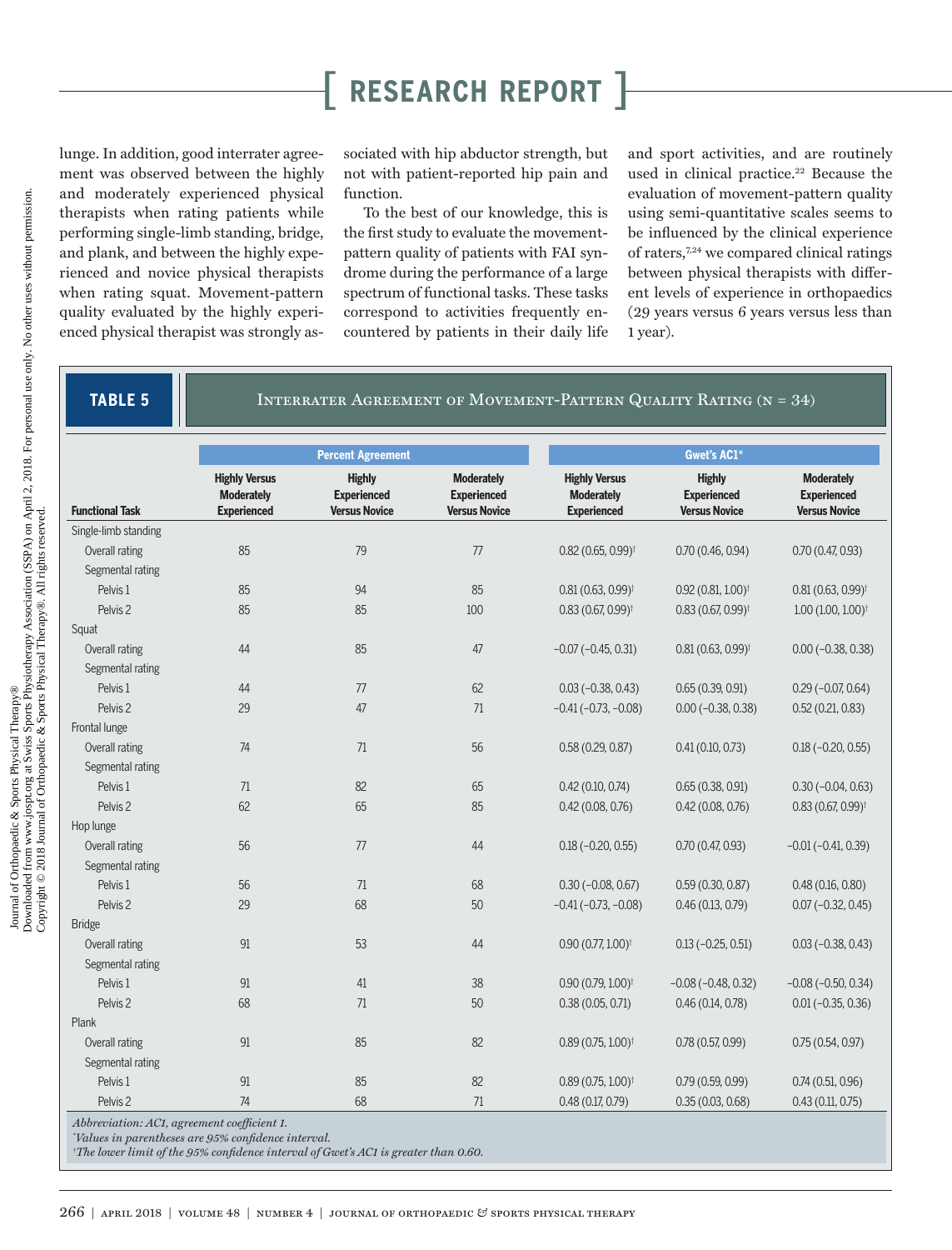A limitation of this study was that it only included 1 physical therapist for each level of clinical experience, limiting the generalizability of the results. In addition, clinical ratings of physical therapists were neither compared with a gold standard (eg, body kinematics) nor with ratings of a consensus panel to test their concurrent validity. Another limitation,

which contrasts with clinical practice, is that movement was observed from video recordings, providing only 1 or 2 views for each functional task.

The results of this study suggest that the clinical experience of physical therapists influences the accuracy of movement-pattern quality rating, and that it should be considered when semi-

quantitative scales are used, especially for research purposes.7 Clinical rating of patients with FAI syndrome while performing simple functional tasks (bridges, planks, and single-limb standing) can be implemented with confidence using a semi-quantitative scale for evaluating movement-pattern quality changes over time and between raters, when

### **TABLE 6** CONSTRUCT VALIDITY OF MOVEMENT-PATTERN QUALITY as Rated by the Highly Experienced Physical Therapist\*

|                                             | <b>Hip Abductor Strength, Nm/kg</b> |                           |                                  |                           | <b>Hip Outcome Score ADL (0-100)</b> |                                              |                           | <b>Hip Outcome Score Sport (0-100)</b> |                                              |  |
|---------------------------------------------|-------------------------------------|---------------------------|----------------------------------|---------------------------|--------------------------------------|----------------------------------------------|---------------------------|----------------------------------------|----------------------------------------------|--|
| <b>Functional Task</b><br>(Good Performers) | Good<br><b>Performers</b>           | Poor<br><b>Performers</b> | Mean Difference <sup>†</sup>     | Good<br><b>Performers</b> | Poor<br><b>Performers</b>            | <b>Mean</b><br><b>Difference<sup>t</sup></b> | Good<br><b>Performers</b> | Poor<br><b>Performers</b>              | <b>Mean</b><br><b>Difference<sup>t</sup></b> |  |
| Single-limb standing                        |                                     |                           |                                  |                           |                                      |                                              |                           |                                        |                                              |  |
| Overall rating $(n = 28)$                   | $1.86 \pm 0.40$                     | $1.37 \pm 0.43$           | $0.49(0.12, 0.86)^{\ddagger}$    | $82 \pm 14$               | $81 \pm 12$                          | $1(-11, 14)$                                 | $67 \pm 21$               | $70 \pm 20$                            | $-3(-22, 16)$                                |  |
| Segmental rating                            |                                     |                           |                                  |                           |                                      |                                              |                           |                                        |                                              |  |
| Pelvis $1(n = 29)$                          | $1.82 \pm 0.42$                     | $1.49 \pm 0.50$           | $0.33(-0.10, 0.76)$              | $83 \pm 14$               | $80 \pm 8$                           | $3(-10, 16)$                                 | $67 + 22$                 | $73 \pm 10$                            | $-5$ ( $-26$ , 15)                           |  |
| Pelvis $2(n = 29)$                          | $1.82 \pm 0.42$                     | $1.49 \pm 0.50$           | $0.33(-0.10, 0.76)$              | $83 \pm 14$               | $80 \pm 8$                           | $3(-10, 16)$                                 | $67 \pm 22$               | $73 \pm 10$                            | $-5$ ( $-26$ , 15)                           |  |
| Squat                                       |                                     |                           |                                  |                           |                                      |                                              |                           |                                        |                                              |  |
| Overall rating $(n = 5)$                    | $2.19 \pm 0.40$                     | $1.70 \pm 0.42$           | $0.49(0.08, 0.89)^{\ddagger}$    | $93 \pm 2$                | $80 \pm 14$                          | $13(7, 18)^{6}$                              | $82 \pm 3$                | $65 \pm 21$                            | $17(-3, 36)$                                 |  |
| Segmental rating                            |                                     |                           |                                  |                           |                                      |                                              |                           |                                        |                                              |  |
| Pelvis $1(n = 5)$                           | $2.26 \pm 0.32$                     | $1.69 \pm 0.41$           | 0.57(0.17, 0.96)                 | $82 \pm 21$               | $82 \pm 12$                          | $0(-14, 13)$                                 | $63 \pm 26$               | $69 \pm 20$                            | $-6$ ( $-26$ , 14)                           |  |
| Pelvis $2(n = 6)$                           | $2.19 \pm 0.34$                     | $1.69 \pm 0.42$           | $0.50(0.13, 0.87)^{\ddagger}$    | $84 \pm 20$               | $82 \pm 12$                          | $2(-10, 15)$                                 | $67 \pm 25$               | $68 \pm 20$                            | $-1$ ( $-20$ , 17)                           |  |
| Frontal lunge                               |                                     |                           |                                  |                           |                                      |                                              |                           |                                        |                                              |  |
| Overall rating $(n = 22)$                   | $1.91 \pm 0.42$                     | $1.53 \pm 0.39$           | $0.38(0.09, 0.68)^{\ddagger}$    | $84 \pm 12$               | $79 \pm 16$                          | $5(-5, 15)$                                  | $71 \pm 19$               | $63 \pm 23$                            | $8(-7, 23)$                                  |  |
| Segmental rating                            |                                     |                           |                                  |                           |                                      |                                              |                           |                                        |                                              |  |
| Pelvis $1(n = 19)$                          | $1.91 \pm 0.36$                     | $1.61 \pm 0.49$           | $0.30(0.01, 0.60)$ <sup>‡</sup>  | $84 \pm 13$               | $80 \pm 15$                          | $4(-6, 13)$                                  | $69 \pm 19$               | $66 \pm 22$                            | $3(-11, 18)$                                 |  |
| Pelvis $2(n = 20)$                          | $1.87 \pm 0.39$                     | $1.63 \pm 0.49$           | $0.24 (-0.07, 0.55)$             | $84 \pm 12$               | $80 \pm 15$                          | $4(-6, 13)$                                  | $70 \pm 19$               | $66 \pm 23$                            | $4(-10, 19)$                                 |  |
| Hop lunge                                   |                                     |                           |                                  |                           |                                      |                                              |                           |                                        |                                              |  |
| Overall rating $(n = 5)$                    | $2.14 \pm 0.47$                     | $1.71 \pm 0.41$           | $0.43(0.02, 0.85)$ <sup>‡</sup>  | $87 \pm 9$                | $81 \pm 14$                          | $6(-7, 20)$                                  | $73 \pm 9$                | $67 \pm 22$                            | $6(-14, 26)$                                 |  |
| Segmental rating                            |                                     |                           |                                  |                           |                                      |                                              |                           |                                        |                                              |  |
| Pelvis $1(n = 6)$                           | $2.12 \pm 0.44$                     | $1.70 \pm 0.42$           | $0.41(0.03, 0.80)^{\ddagger}$    | $82 \pm 19$               | $82 \pm 12$                          | $0(-12, 13)$                                 | $63 \pm 23$               | $69 \pm 20$                            | $-6$ ( $-24$ , 13)                           |  |
| Pelvis $2(n = 6)$                           | $2.12 \pm 0.44$                     | $1.70 \pm 0.42$           | $0.41(0.03, 0.80)^{\ddagger}$    | $82 \pm 19$               | $82 \pm 12$                          | $0(-12, 13)$                                 | $63 \pm 23$               | $69 \pm 20$                            | $-6$ $(-24, 13)$                             |  |
| <b>Bridge</b>                               |                                     |                           |                                  |                           |                                      |                                              |                           |                                        |                                              |  |
| Overall rating $(n = 30)$                   | $1.85 \pm 0.41$                     | $1.21 \pm 0.22$           | $0.64$ (0.21, 1.07) <sup>"</sup> | $83 \pm 14$               | $74 \pm 7$                           | $9(-6, 23)$                                  | $69 \pm 21$               | $61 \pm 17$                            | $8(-14, 30)$                                 |  |
| Segmental rating                            |                                     |                           |                                  |                           |                                      |                                              |                           |                                        |                                              |  |
| Pelvis $1(n = 31)$                          | $1.83 \pm 0.42$                     | $1.21 \pm 0.26$           | $0.62(0.12, 1.13)^{\ddagger}$    | $83 \pm 14$               | $72 \pm 6$                           | $11(-5, 28)$                                 | $69 \pm 21$               | $55 \pm 16$                            | $14(-11, 39)$                                |  |
| Pelvis $2(n = 17)$                          | $1.95 \pm 0.41$                     | $1.60 \pm 0.42$           | $0.35(0.06, 0.64)$ <sup>‡</sup>  | $85 \pm 14$               | $79 \pm 13$                          | $6(-4, 15)$                                  | $74 \pm 17$               | $62 \pm 22$                            | $12(-2, 26)$                                 |  |
| Plank                                       |                                     |                           |                                  |                           |                                      |                                              |                           |                                        |                                              |  |
| Overall rating $(n = 28)$                   | $1.85 \pm 0.40$                     | $1.42 \pm 0.51$           | $0.43(0.05, 0.81)^{\ddagger}$    | $83 \pm 14$               | $79 \pm 9$                           | $4(-9, 16)$                                  | $68 \pm 21$               | $67 + 19$                              | $1(-17, 20)$                                 |  |
| Segmental rating                            |                                     |                           |                                  |                           |                                      |                                              |                           |                                        |                                              |  |
| Pelvis $1(n = 30)$                          | $1.81 \pm 0.41$                     | $1.49 \pm 0.62$           | $0.32(-0.15, 0.80)$              | $83 \pm 14$               | $80 \pm 11$                          | $3(-12, 18)$                                 | $68 \pm 20$               | $66 \pm 25$                            | $2(-20, 25)$                                 |  |
| Pelvis $2(n = 16)$                          | $1.83 \pm 0.38$                     | $1.73 \pm 0.50$           | $0.10 (-0.22, 0.41)$             | $81 \pm 14$               | $83 \pm 13$                          | $-2(-11, 8)$                                 | $69 \pm 20$               | $67 \pm 21$                            | $2(-13, 16)$                                 |  |

*Abbreviation: ADL, activities of daily living.*

\**Values are mean* ± *SD unless otherwise indicated.*

† *Values in parentheses are 95% confidence interval.*

‡ *Significant difference (P<.05).*

§*Significant difference (P<.001).*

‖ *Significant difference (P<.01).*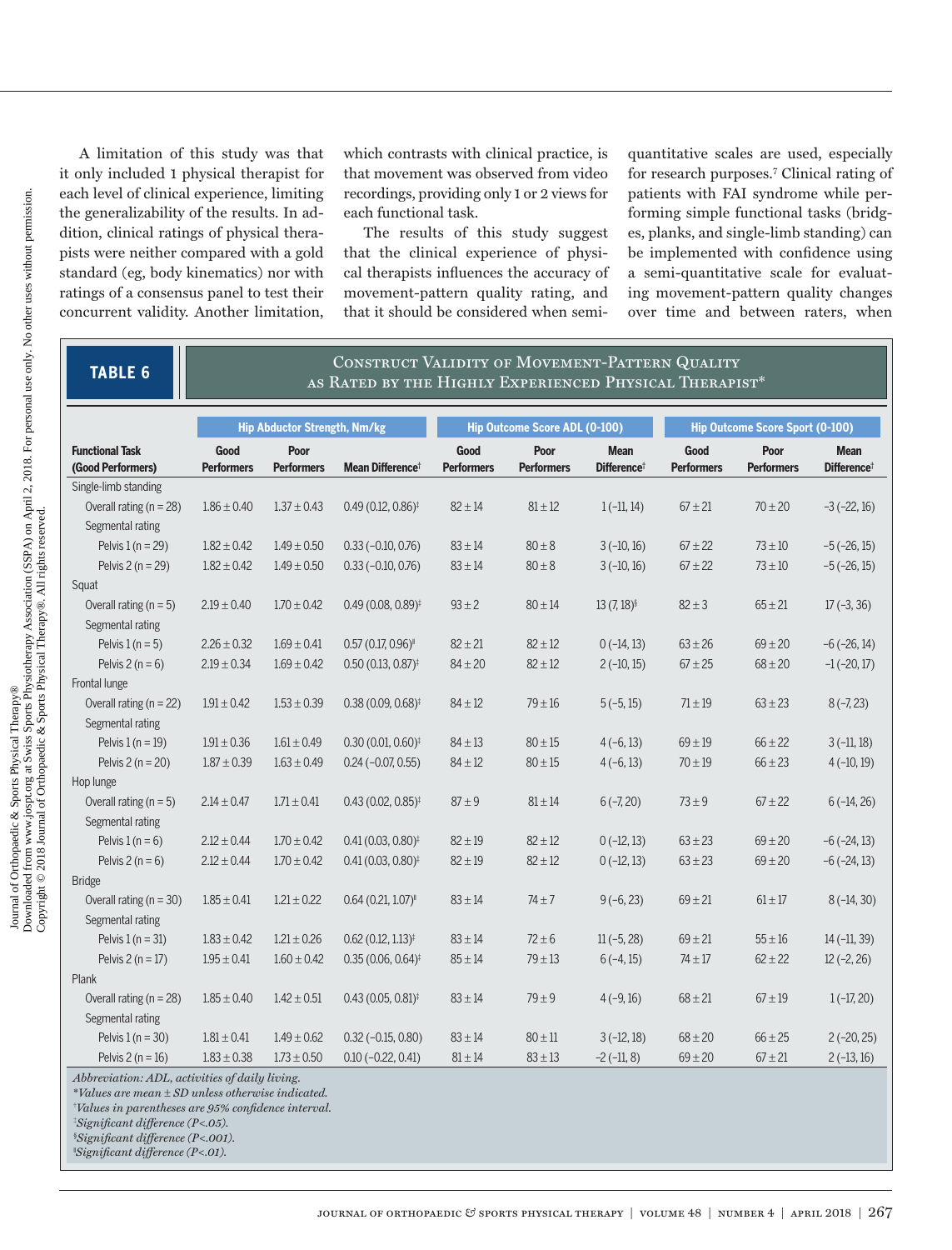performed by physical therapists with a moderate to high level of clinical experience. In contrast, clinical rating of more complex functional tasks like squats, hop lunges, and frontal lunges resulted in poor to moderate intrarater and interrater agreement. The overall low agreement observed when evaluating complex functional tasks can be explained by the general difficulty for physical therapists to simultaneously rate many scoring categories (trunk, pelvis 1, pelvis 2, knee, foot, oscillation, and overall).<sup>6</sup> In contrast, fewer scoring categories had to be rated for bridges and planks, and a larger number of patients could properly perform bridges, planks, and singlelimb standing compared with squats, hop lunges, and frontal lunges, therefore facilitating their rating and probably increasing agreement. We speculate that the surprisingly good agreement results observed for the novice physical therapist when rating squat and hop lunge may be explained by the therapist's particular ability in rating dynamic and complex functional tasks, despite little clinical experience. We are, however, cautious in generalizing these results because (1) they were not supported by equally good agreement results for the respective segmental ratings, (2) the worst agreement results were found for the novice physical therapist when evaluating simpler functional tasks, and (3) low association with hip muscle strength was demonstrated by the novice physical therapist in rating both squats and hop lunges.

Hip abductor strength was different between patients with poor versus good movement-quality ratings, with those with poor quality of movement being weaker, but only when ratings were provided by the highly experienced physical therapist. These results are consistent with previous work suggesting that hip abductor function is a critical determinant of lower extremity movement patterns.7,19 Specifically, hip abductor weakness may lead to excessive femoral adduction, internal rotation, foot pronation, and to resultant compensatory movements, such

as lateral trunk lean and contralateral pelvic drop, when performing single-limb weight-bearing activities.<sup>19</sup> The association between poor movement-pattern quality and hip abductor weakness may explain, at least partly, why in our study a larger number of patients could properly perform less demanding (eg, bridges and planks) than more demanding functional tasks (eg, squats and hop lunges). $22$  Hip abductor strength differences between good and poor performers were not observed from the ratings of the moderately experienced physical therapist. This may be explained by the fact that the therapist probably overestimated the number of good performers, that is, on average 82%, in contrast with 58% reported by the highly experienced physical therapist, despite high agreement. In addition, very few differences in hip pain and function were observed between good and poor performers as rated by all therapists, suggesting overall poor associations between functional impairments reported by patients and those observed and quantified by therapists. It has to be noted that the criterion we used for defining good agreement (ie, lower limit of the 95% CI of Gwet's AC1 greater than 0.60) was very strict. Therefore, due to the fair to moderate intrarater agreement observed for the highly experienced physical therapist when evaluating squats, hop lunges, and frontal lunges (**TABLE 4**), but very strong associations between the therapist's movement rating and patients' hip abductor strength (**TABLE 6**), clinical movement-pattern quality rating of dynamic and complex tasks may be acceptable if performed by very experienced physical therapists.

### **CONCLUSION**

**M** OVEMENT-PATTERN QUALITY OF patients with FAI syndrome using a semi-quantitative scale should patients with FAI syndrome using a semi-quantitative scale should preferably be rated in cross-sectional and longitudinal research projects by a highly experienced physical therapist, especially when evaluating complex functional

tasks such as single-limb squat and hop lunge movements.  $\odot$ 

### **KEY POINTS**

**FINDINGS:** Clinical rating of movementpattern quality in patients with femoroacetabular impingement (FAI) syndrome showed good and fair to moderate intrarater agreement when evaluating simple and more complex functional tasks, respectively, and strong associations with hip abductor strength when performed by a highly experienced physical therapist, using a semi-quantitative scale.

**IMPLICATIONS:** Movement-pattern quality assessment in patients with FAI syndrome using the evaluated semi-quantitative rating scale should be performed in cross-sectional and longitudinal research projects by highly experienced physical therapists.

**CAUTION:** Clinical rating of movementpattern quality by physical therapists was neither compared with objectively assessed body kinematics nor with a rating of a consensus panel. The use of a single rater for each level of experience also limits the generalizability of these findings.

### **REFERENCES**

- **1.** Agricola R, Waarsing JH, Arden NK, et al. Cam impingement of the hip—a risk factor for hip osteoarthritis. *Nat Rev Rheumatol*. 2013;9:630- 634. https://doi.org/10.1038/nrrheum.2013.114
- **2.** Altman DG. *Practical Statistics for Medical Research*. London, UK: Chapman & Hall; 1991.
- **3.** Austin AB, Souza RB, Meyer JL, Powers CM. Identification of abnormal hip motion associated with acetabular labral pathology. *J Orthop Sports Phys Ther*. 2008;38:558-565. https://doi. org/10.2519/jospt.2008.2790
- **4.** Casartelli NC, Maffiuletti NA, Bizzini M, Kelly BT, Naal FD, Leunig M. The management of symptomatic femoroacetabular impingement: what is the rationale for non-surgical treatment? *Br J Sports Med*. 2016;50:511-512. https://doi. org/10.1136/bjsports-2015-095722
- **5.** Casartelli NC, Maffiuletti NA, Item-Glatthorn JF, et al. Hip muscle weakness in patients with symptomatic femoroacetabular impingement. *Osteoarthritis Cartilage*. 2011;19:816-821. https:// doi.org/10.1016/j.joca.2011.04.001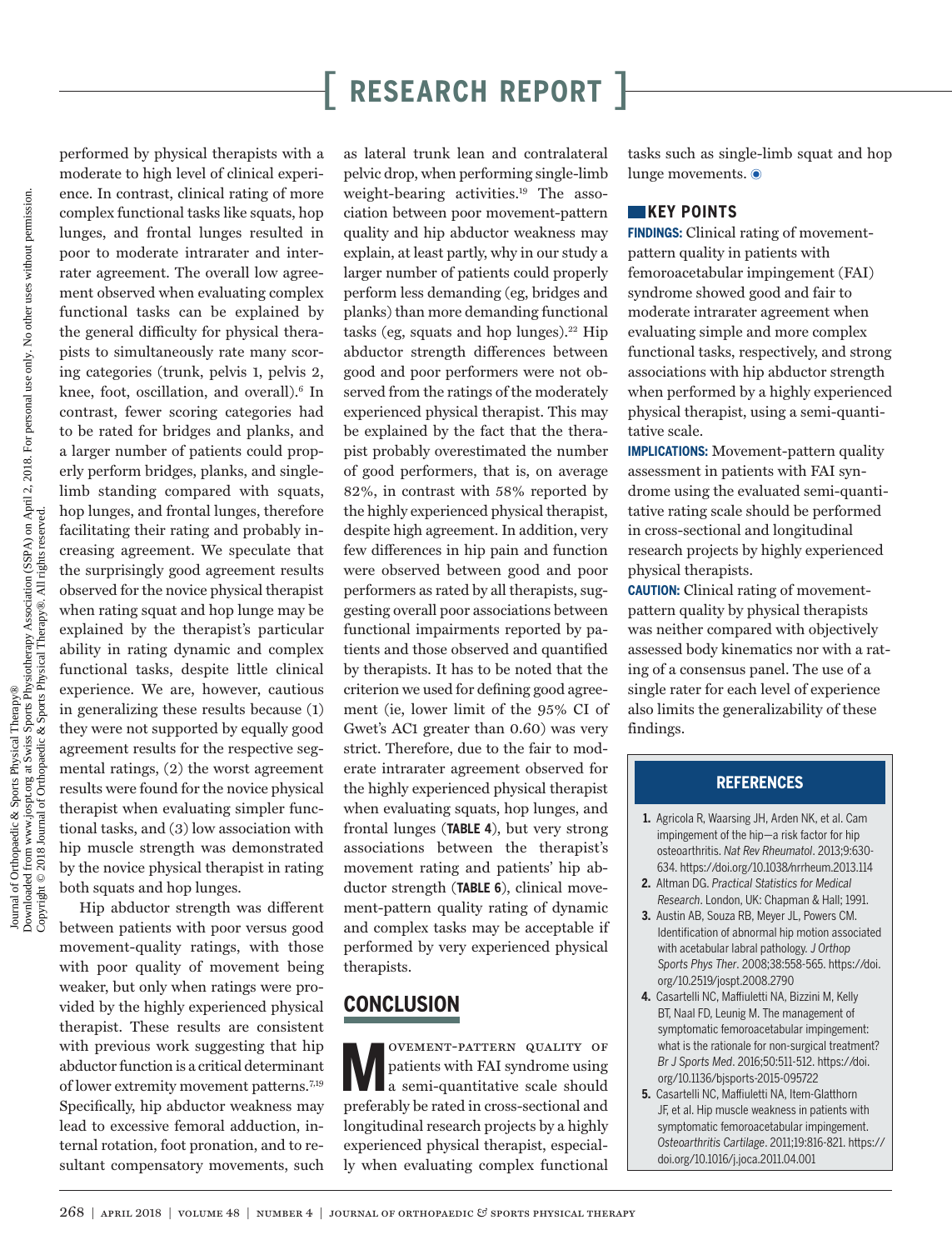- **6.** Chmielewski TL, Hodges MJ, Horodyski M, Bishop MD, Conrad BP, Tillman SM. Investigation of clinician agreement in evaluating movement quality during unilateral lower extremity functional tasks: a comparison of 2 rating methods. *J Orthop Sports Phys Ther*. 2007;37:122-129. https://doi.org/10.2519/ jospt.2007.2457
- **7.** Crossley KM, Zhang WJ, Schache AG, Bryant A, Cowan SM. Performance on the single-leg squat task indicates hip abductor muscle function. *Am J Sports Med*. 2011;39:866-873. https://doi. org/10.1177/0363546510395456
- **8.** Diamond LE, Dobson FL, Bennell KL, Wrigley TV, Hodges PW, Hinman RS. Physical impairments and activity limitations in people with femoroacetabular impingement: a systematic review. *Br J Sports Med*. 2015;49:230-242. https://doi.org/10.1136/bjsports-2013-093340
- **9.** Ekegren CL, Miller WC, Celebrini RG, Eng JJ, Macintyre DL. Reliability and validity of observational risk screening in evaluating dynamic knee valgus. *J Orthop Sports Phys Ther*. 2009;39:665-674. https://doi.org/10.2519/ jospt.2009.3004
- **10.** Frank JM, Harris JD, Erickson BJ, et al. Prevalence of femoroacetabular impingement imaging findings in asymptomatic volunteers: a systematic review. *Arthroscopy*. 2015;31:1199-1204. https://doi.org/10.1016/j. arthro.2014.11.042
- **11.** Ganz R, Parvizi J, Beck M, Leunig M, Nötzli H, Siebenrock KA. Femoroacetabular impingement: a cause for osteoarthritis of the hip. *Clin Orthop Relat Res*. 2003;417:112-120.
- **12.** Griffin DR, Dickenson EJ, O'Donnell J, et al. The Warwick Agreement on femoroacetabular impingement syndrome (FAI syndrome): an international consensus statement. *Br J Sports Med*. 2016;50:1169-1176. https://doi.org/10.1136/ bjsports-2016-096743
- **13.** Naal FD, Impellizzeri FM, Miozzari HH, Mannion AF, Leunig M. The German Hip Outcome Score: validation in patients undergoing surgical treatment for femoroacetabular impingement. *Arthroscopy*. 2011;27:339-345. https://doi. org/10.1016/j.arthro.2010.07.021
- **14.** Naal FD, Miozzari HH, Kelly BT, Magennis EM, Leunig M, Noetzli HP. The Hip Sports Activity Scale (HSAS) for patients with femoroacetabular impingement. *Hip Int*. 2013;23:204-211. https:// doi.org/10.5301/hipint.5000006
- **15.** Nepple JJ, Goljan P, Briggs KK, Garvey SE, Ryan M, Philippon MJ. Hip strength deficits in patients with symptomatic femoroacetabular impingement and labral tears. *Arthroscopy*. 2015;31:2106-2111. https://doi.org/10.1016/j. arthro.2015.04.095
- **16.** Nilstad A, Andersen TE, Kristianslund E, et al. Physiotherapists can identify female football players with high knee valgus angles during vertical drop jumps using real-time observational screening. *J Orthop Sports Phys Ther*. 2014;44:358-365. https://doi.org/10.2519/ jospt.2014.4969
- **17.** Nussbaumer S, Leunig M, Glatthorn JF, Stauffacher S, Gerber H, Maffiuletti NA. Validity and test-retest reliability of manual goniometers for measuring passive hip range of motion in femoroacetabular impingement patients. *BMC Musculoskelet Disord*. 2010;11:194. https://doi. org/10.1186/1471-2474-11-194
- **18.** Park KM, Cynn HS, Choung SD. Musculoskeletal predictors of movement quality for the forward step-down test in asymptomatic women. *J Orthop Sports Phys Ther*. 2013;43:504-510. https://doi.org/10.2519/jospt.2013.4073
- **19.** Powers CM. The influence of abnormal hip mechanics on knee injury: a biomechanical perspective. *J Orthop Sports Phys Ther*. 2010;40:42-51. https://doi.org/10.2519/ jospt.2010.3337
- **20.** Rabin A, Kozol Z, Moran U, Efergan A, Geffen Y, Finestone AS. Factors associated with visually assessed quality of movement during a lateral step-down test among individuals with patellofemoral pain. *J Orthop Sports Phys Ther*. 2014;44:937-946. https://doi.org/10.2519/ jospt.2014.5507
- **21.** Reichenbach S, Jüni P, Werlen S, et al. Prevalence of cam-type deformity on hip magnetic resonance imaging in young males: a crosssectional study. *Arthritis Care Res (Hoboken)*. 2010;62:1319-1327. https://doi.org/10.1002/ acr.20198
- **22.** Reiman MP, Bolgla LA, Loudon JK. A literature review of studies evaluating gluteus maximus and gluteus medius activation during rehabilitation exercises. *Physiother Theory Pract*. 2012;28:257-268. https://doi.org/10.3109/09593 985.2011.604981
- **23.** Tijssen M, van Cingel R, Willemsen L, de Visser E. Diagnostics of femoroacetabular impingement and labral pathology of the hip: a systematic review of the accuracy and validity of physical tests. *Arthroscopy*. 2012;28:860-871. https://doi. org/10.1016/j.arthro.2011.12.004
- 24. Whatman C, Hing W, Hume P. Physiotherapist agreement when visually rating movement quality during lower extremity functional screening tests. *Phys Ther Sport*. 2012;13:87-96. https://doi.org/10.1016/j.ptsp.2011.07.001
- **25.** Wongpakaran N, Wongpakaran T, Wedding D, Gwet KL. A comparison of Cohen's Kappa and Gwet's AC1 when calculating inter-rater reliability coefficients: a study conducted with personality disorder samples. *BMC Med Res Methodol*. 2013;13:61. https://doi. org/10.1186/1471-2288-13-61



# **NOTIFY** *JOSPT* **of Changes in Address**

Please remember to let *JOSPT* know about **changes in your mailing address**. The US Postal Service typically will not forward second-class periodical mail. Journals are destroyed, and the USPS charges *JOSPT* for sending them to the wrong address. You may change your address online at **www.jospt.org**. Visit **Info Center** for **Readers**, click **Change of Address**, and complete the online form. We appreciate your assistance in keeping *JOSPT*'s mailing list up to date.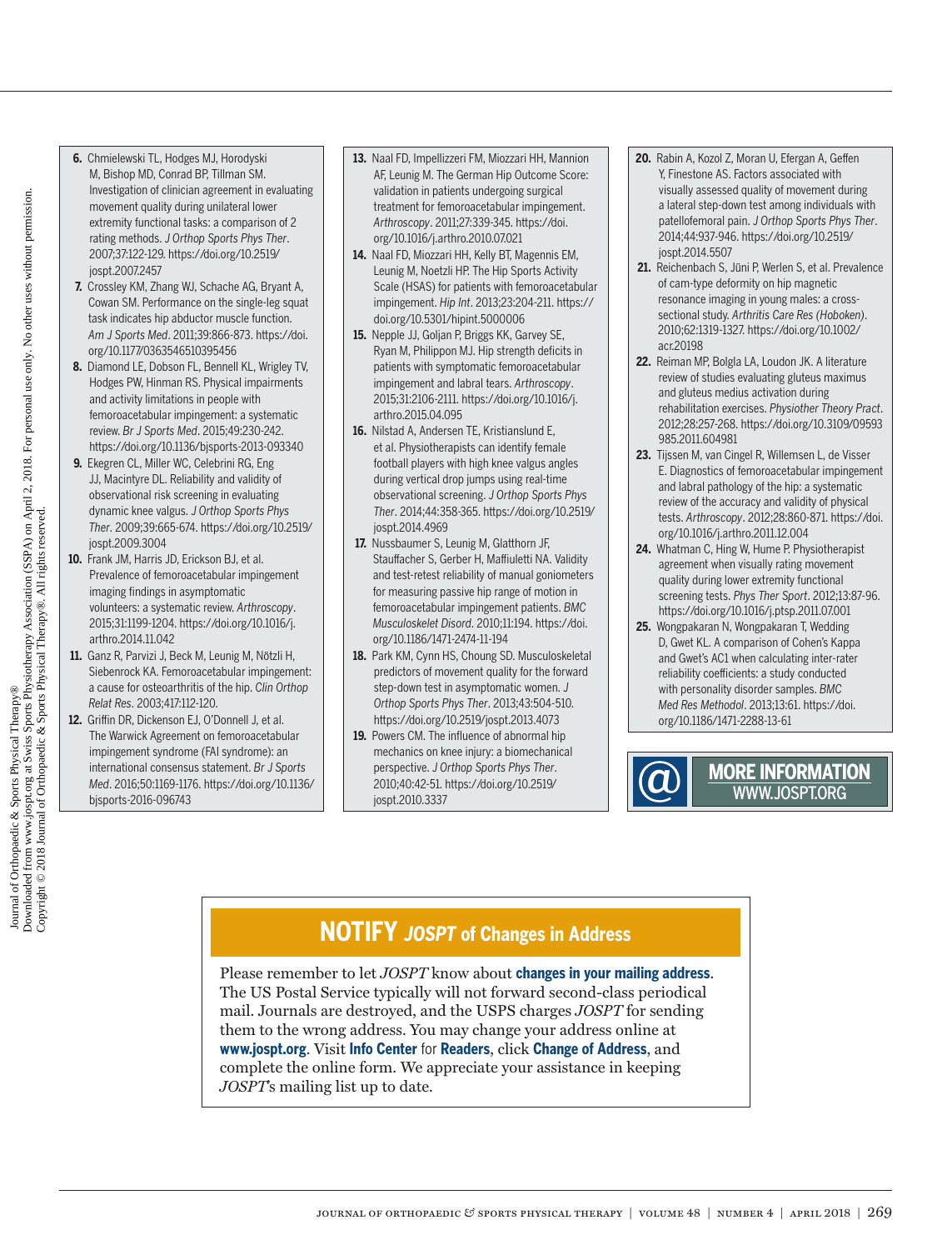### **APPENDIX A**

### **PERCENTAGE OF PATIENTS (N = 34) WITH FAI SYNDROME DEMONSTRATING GOOD MOVEMENT-PATTERN QUALITY\***

| <b>Functional Task</b> | <b>Highly Experienced</b> | <b>Moderately Experienced</b> | <b>Novice</b> |
|------------------------|---------------------------|-------------------------------|---------------|
| Single-limb standing   |                           |                               |               |
| Segmental rating       |                           |                               |               |
| Trunk                  | 53                        | 91                            | 74            |
| Knee                   | 94                        | 100                           | 97            |
| Foot                   | 97                        | 100                           | 56            |
| Oscillation            | 21                        | 88                            | 65            |
| Squat                  |                           |                               |               |
| Segmental rating       |                           |                               |               |
| Trunk                  | 32                        | 53                            | 47            |
| Knee                   | 24                        | 88                            | 6             |
| Foot                   | 41                        | 79                            | 32            |
| Oscillation            | 18                        | 71                            | 18            |
| Frontal lunge          |                           |                               |               |
| Segmental rating       |                           |                               |               |
| Trunk                  | 76                        | 79                            | 71            |
| Knee                   | 62                        | 91                            | 32            |
| Foot                   | 79                        | 88                            | 68            |
| Oscillation            | 38                        | 94                            | 56            |
| Hop lunge              |                           |                               |               |
| Segmental rating       |                           |                               |               |
| Trunk                  | 15                        | 41                            | 32            |
| Knee                   | 15                        | 76                            | $\mathbf 0$   |
| Foot                   | 44                        | 79                            | 26            |
| Oscillation            | 9                         | 71                            | 9             |
| <b>Bridge</b>          |                           |                               |               |
| Segmental rating       |                           |                               |               |
| <b>Trunk</b>           | 97                        | 100                           | 91            |
| Oscillation            | 94                        | 100                           | 68            |
| Plank                  |                           |                               |               |
| Segmental rating       |                           |                               |               |
| Trunk                  | 85                        | 88                            | 88            |
| Oscillation            | 76                        | 100                           | 76            |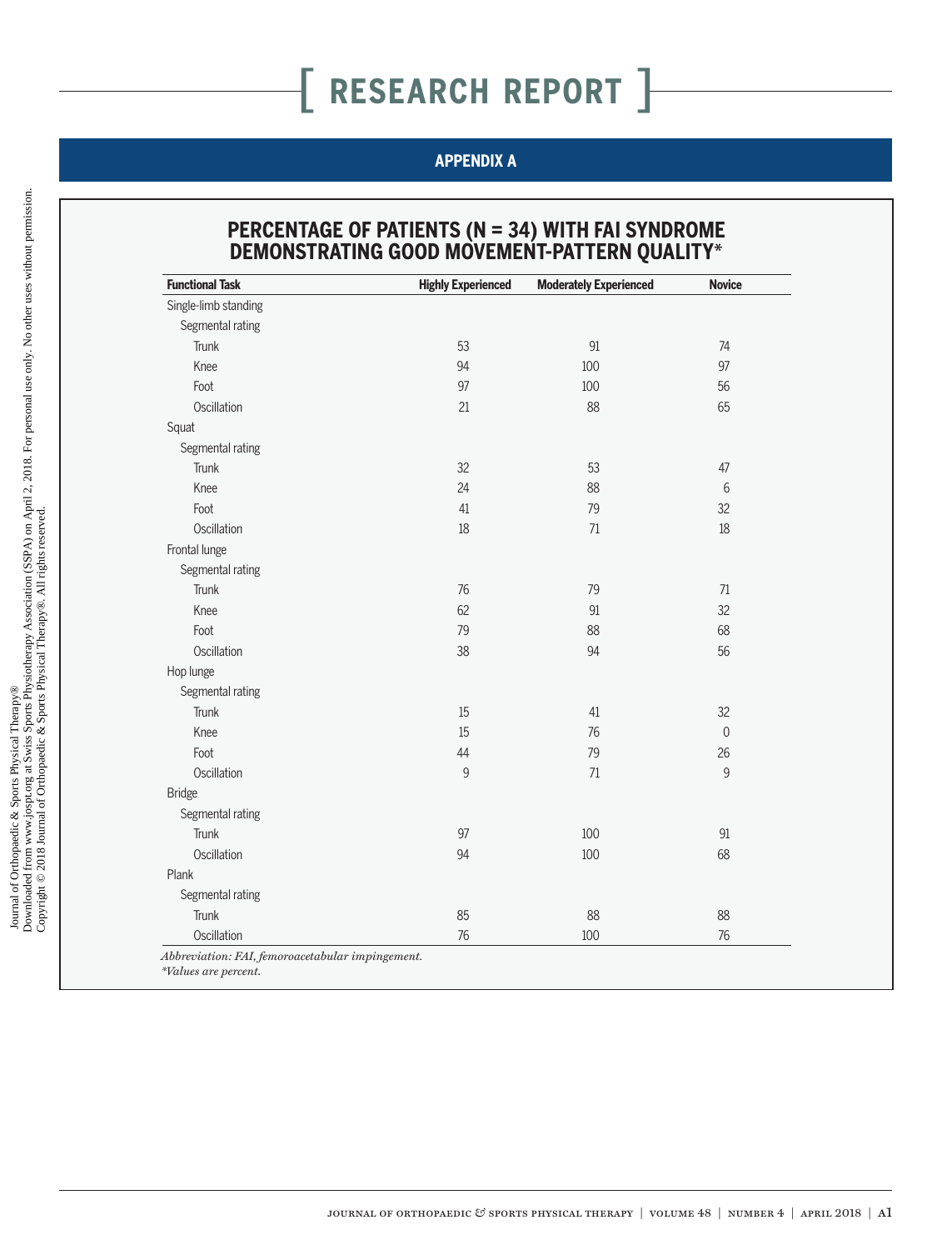### **APPENDIX B**

# **INTRARATER AGREEMENT OF MOVEMENT-PATTERN QUALITY RATING (N = 34)**

|                        |                                     | <b>Percent Agreement</b>                |               | <b>Gwet's AC1*</b>                  |                                         |                                 |  |
|------------------------|-------------------------------------|-----------------------------------------|---------------|-------------------------------------|-----------------------------------------|---------------------------------|--|
| <b>Functional Task</b> | <b>Highly</b><br><b>Experienced</b> | <b>Moderately</b><br><b>Experienced</b> | <b>Novice</b> | <b>Highly</b><br><b>Experienced</b> | <b>Moderately</b><br><b>Experienced</b> | <b>Novice</b>                   |  |
| Single-limb standing   |                                     |                                         |               |                                     |                                         |                                 |  |
| Segmental rating       |                                     |                                         |               |                                     |                                         |                                 |  |
| Trunk                  | 77                                  | 91                                      | 71            | 0.54(0.25, 0.84)                    | $0.90(0.77, 1.00)^{\dagger}$            | 0.54(0.24, 0.84)                |  |
| Knee                   | 94                                  | 100                                     | 94            | $0.94(0.85, 1.00)$ <sup>†</sup>     | $1.00(1.00, 1.00)^{\dagger}$            | $0.94(0.85, 1.00)$ <sup>†</sup> |  |
| Foot                   | 97                                  | 100                                     | 82            | $0.97(0.91, 1.00)^{\dagger}$        | $1.00(1.00, 1.00)^{\dagger}$            | 0.67(0.40, 0.93)                |  |
| Oscillation            | 65                                  | 85                                      | 79            | 0.35(0.01, 0.70)                    | $0.82$ (0.65, 0.99) <sup>†</sup>        | 0.63(0.35, 0.90)                |  |
| Squat                  |                                     |                                         |               |                                     |                                         |                                 |  |
| Segmental rating       |                                     |                                         |               |                                     |                                         |                                 |  |
| Trunk                  | 74                                  | 82                                      | 77            | 0.48(0.17, 0.79)                    | 0.65(0.38, 0.91)                        | 0.54(0.25, 0.84)                |  |
| Knee                   | 79                                  | 77                                      | 91            | 0.64(0.37, 0.91)                    | 0.69(0.45, 0.93)                        | $0.90(0.79, 1.00)$ <sup>†</sup> |  |
| Foot                   | 77                                  | 88                                      | 79            | 0.54(0.24, 0.83)                    | $0.83(0.64, 1.00)$ <sup>†</sup>         | 0.64(0.37, 0.91)                |  |
| Oscillation            | 88                                  | 74                                      | 77            | $0.83(0.66, 1.00)^{\dagger}$        | 0.56(0.26, 0.86)                        | 0.63(0.36, 0.90)                |  |
| Frontal lunge          |                                     |                                         |               |                                     |                                         |                                 |  |
| Segmental rating       |                                     |                                         |               |                                     |                                         |                                 |  |
| Trunk                  | 77                                  | 79                                      | 68            | 0.63(0.36, 0.90)                    | 0.70(0.46, 0.94)                        | 0.44(0.10, 0.77)                |  |
| Knee                   | 82                                  | 85                                      | 94            | 0.69(0.43, 0.94)                    | $0.82$ (0.65, 0.99) <sup>†</sup>        | $0.90(0.68, 1.00)$ <sup>†</sup> |  |
| Foot                   | 88                                  | 88                                      | 71            | $0.83(0.66, 1.00)^{\dagger}$        | $0.85(0.69, 1.00)^{\dagger}$            | 0.46(0.14, 0.78)                |  |
| Oscillation            | 71                                  | 85                                      | 77            | 0.46(0.14, 0.78)                    | $0.83(0.67, 0.99)$ <sup>†</sup>         | 0.54(0.25, 0.84)                |  |
| Hop lunge              |                                     |                                         |               |                                     |                                         |                                 |  |
| Segmental rating       |                                     |                                         |               |                                     |                                         |                                 |  |
| <b>Trunk</b>           | 71                                  | 74                                      | 82            | 0.52(0.21, 0.83)                    | 0.48(0.17, 0.78)                        | 0.72(0.49, 0.96)                |  |
| Knee                   | 79                                  | 74                                      | 100           | 0.69(0.44, 0.94)                    | 0.58(0.29, 0.87)                        | $1.00(1.00, 1.00)^{\dagger}$    |  |
| Foot                   | 85                                  | 79                                      | 74            | 0.71(0.47, 0.96)                    | 0.69(0.44, 0.94)                        | 0.62(0.34, 0.89)                |  |
| Oscillation            | 91                                  | 88                                      | 94            | $0.90(0.77, 1.00)^{\dagger}$        | 0.78(0.57, 1.00)                        | $0.93(0.84, 1.00)$ <sup>†</sup> |  |
| <b>Bridge</b>          |                                     |                                         |               |                                     |                                         |                                 |  |
| Segmental rating       |                                     |                                         |               |                                     |                                         |                                 |  |
| <b>Trunk</b>           | 97                                  | 100                                     | 71            | $0.97(0.91, 1.00)^{\dagger}$        | $1.00(1.00, 1.00)^{\dagger}$            | 0.59(0.30, 0.87)                |  |
| Oscillation            | 94                                  | 100                                     | 74            | $0.94(0.85, 1.00)^{\dagger}$        | $1.00(1.00, 1.00)^{\dagger}$            | 0.51(0.20, 0.81)                |  |
| Plank                  |                                     |                                         |               |                                     |                                         |                                 |  |
| Segmental rating       |                                     |                                         |               |                                     |                                         |                                 |  |
| Trunk                  | 82                                  | 97                                      | 88            | 0.78(0.58, 0.97)                    | $0.96(0.89, 1.00)$ <sup>†</sup>         | $0.85(0.69, 1.00)^{\dagger}$    |  |
| Oscillation            | 77                                  | 100                                     | 74            | 0.67(0.42, 0.92)                    | $1.00(1.00, 1.00)^{\dagger}$            | 0.51(0.20, 0.81)                |  |

\**Values in parentheses are 95% confidence interval.* † *The lower limit of the 95% confidence interval of Gwet's AC1 is greater than 0.60.*